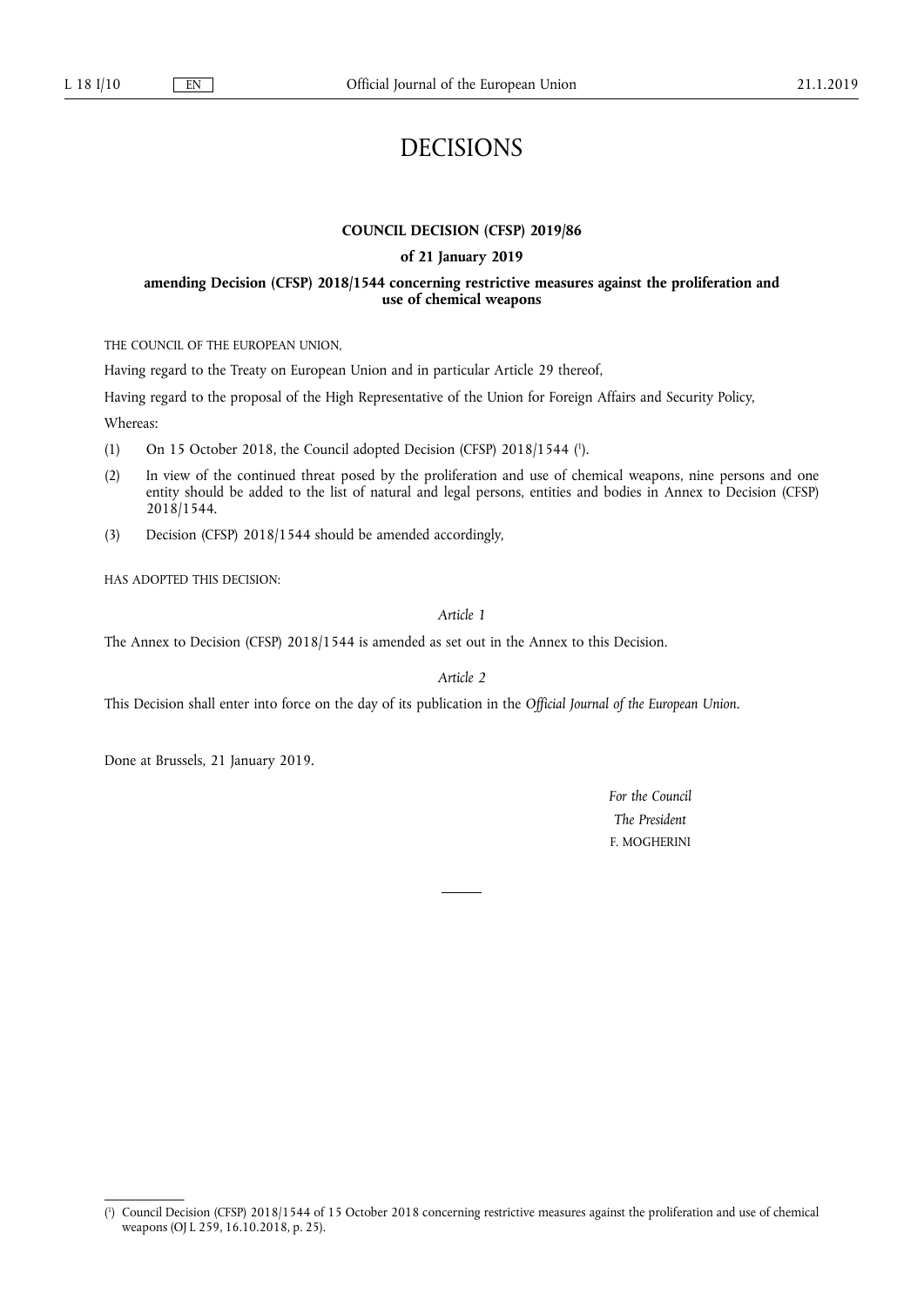## *ANNEX*

The following persons and entities are added to the list set out in Annex to Decision (CFSP) 2018/1544:

'A. NATURAL PERSONS

| Name                                           | Identifying information                                                                                                                                                                                    | Grounds for designation                                                                                                                                                                                                                                                                                                                                                                                                                                                                                                                      | Date of listing |
|------------------------------------------------|------------------------------------------------------------------------------------------------------------------------------------------------------------------------------------------------------------|----------------------------------------------------------------------------------------------------------------------------------------------------------------------------------------------------------------------------------------------------------------------------------------------------------------------------------------------------------------------------------------------------------------------------------------------------------------------------------------------------------------------------------------------|-----------------|
| 1. Tariq YASMINA                               | a.k.a.: Tarq Yasmina<br>طارق ياسمينة<br>Gender: male;<br>Title: Colonel;<br>Nationality: Syrian                                                                                                            | Tariq Yasmina acts as the liaison officer between the<br>Scientific Studies and Research Centre (SSRC) and<br>the Presidential Palace, and, as such, is involved in<br>the use and preparations for the use of chemical<br>weapons by the Syrian regime.                                                                                                                                                                                                                                                                                     | 21.1.2019       |
| 2. Khaled NASRI                                | a.k.a.: Mohammed Khaled Nasri;<br>Haled Natsri; خالد نصري<br>محمد خالد نصري<br>Gender: male;<br>Title: Head of Institute 1000 of<br>the SSRC;<br>Nationality: Syrian                                       | Khaled Nasri is the Director of Institute 1000, the<br>division of the Scientific Studies and Research Centre<br>(SSRC) responsible for developing and producing<br>computer and electronic systems for Syria's chemical<br>weapons programme.                                                                                                                                                                                                                                                                                               | 21.1.2019       |
| 3. Walid ZUGHAIB                               | a.k.a.: Zughib, Zgha'ib, Zughayb;<br>وليد زغيب<br>Title: Doctor, Head of Institute<br>2000 of the SSRC;<br>Gender: male;<br>Nationality: Syrian                                                            | Walid Zughaib is the Director of Institute 2000, the<br>division of the Scientific Studies and Research Centre<br>(SSRC) responsible for mechanical development and<br>production for Syria's chemical weapons pro-<br>gramme.                                                                                                                                                                                                                                                                                                               | 21.1.2019       |
| 4. Firas AHMED                                 | a.k.a.: Ahmad; فراس أحمد<br>Title: Colonel, Head of Security<br>Office at Institute 1000 of the<br>SSRC;<br>Gender: male;<br>Date of birth: 21 January 1967;<br>Nationality: Syrian                        | Firas Ahmed is the Director of the Security Office of<br>Institute 1000, the division of the Scientific Studies<br>and Research Centre (SSRC) responsible for develop-<br>ing and producing computer and electronic systems<br>for Syria's chemical weapons programme. He was<br>involved in transferring and concealing chemical<br>weapons related materials following Syria's accession<br>to the Chemical Weapons Convention.                                                                                                            | 21.1.2019       |
| 5. Said SAID                                   | a.k.a.: Saeed, Sa'id Sa'id, سعيد سعيد<br>Title: Doctor, member of Institute<br>3000 (a.k.a. institute 6000 a.k.a.<br>Institute 5000) of the SSRC;<br>Gender: male;<br>Date of birth: 11 December 1955      | Said Said is a significant figure in Institute 3000<br>a.k.a Institute 6000 a.k.a. Institute 5000, the division<br>of the Scientific Studies and Research Centre (SSRC)<br>that is responsible for developing and producing<br>Syria's chemical weapons.                                                                                                                                                                                                                                                                                     | 21.1.2019       |
| 6. Anatoliy<br>Vladimirovich<br><b>CHEPIGA</b> | Анатолий Владимирович ЧЕПИГА,<br>a.k.a.: Ruslan BOSHIROV<br>Gender: male;<br>Dates of birth: 5 April 1979;<br>12 Apr 1978;<br>Places of Birth: Nikolaevka, Amur<br>Oblast, Russia; Dushanbe,<br>Tajikistan | Officer Anatoliy Chepiga (a.k.a. Ruslan<br>GRU<br>Boshirov) possessed, transported and then, during<br>the weekend of 4 March 2018, in Salisbury, used<br>a toxic nerve agent ("Novichok"). On 5 September<br>2018, the UK Crown Prosecution Service charged<br>Ruslan Boshirov for conspiracy to murder Sergei<br>Skripal; for the attempted murder of Sergei Skripal,<br>Yulia Skripal and Nick Bailey; for the use and posses-<br>sion of Novichok; and for causing grievous bodily<br>harm with intent to Yulia Skripal and Nick Bailey. | 21.1.2019       |